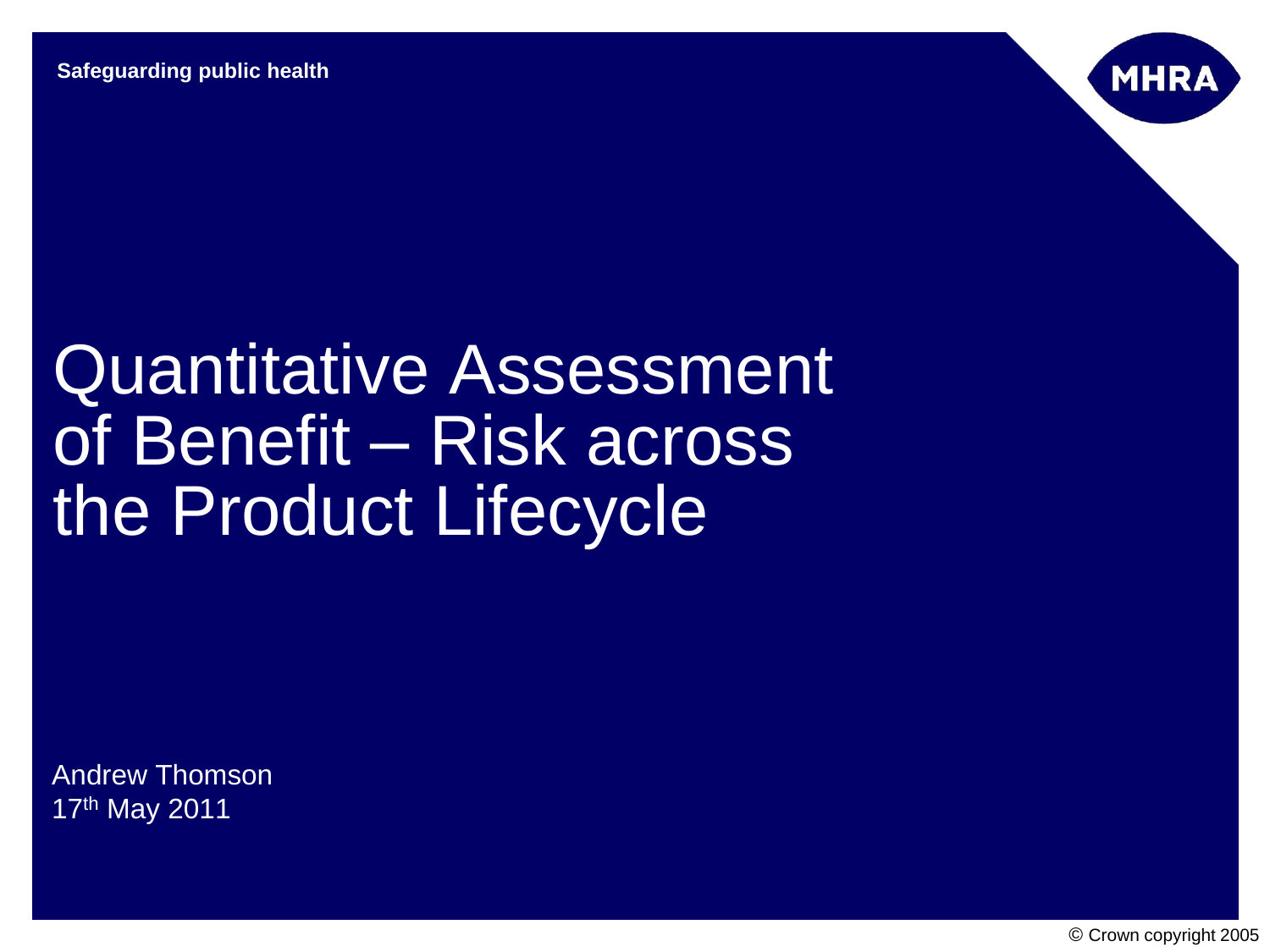

The views expressed are very much personal views of the presenter and do not necessarily reflect those of the MHRA / EMA

Slide 2 7<sup>th</sup> June 2012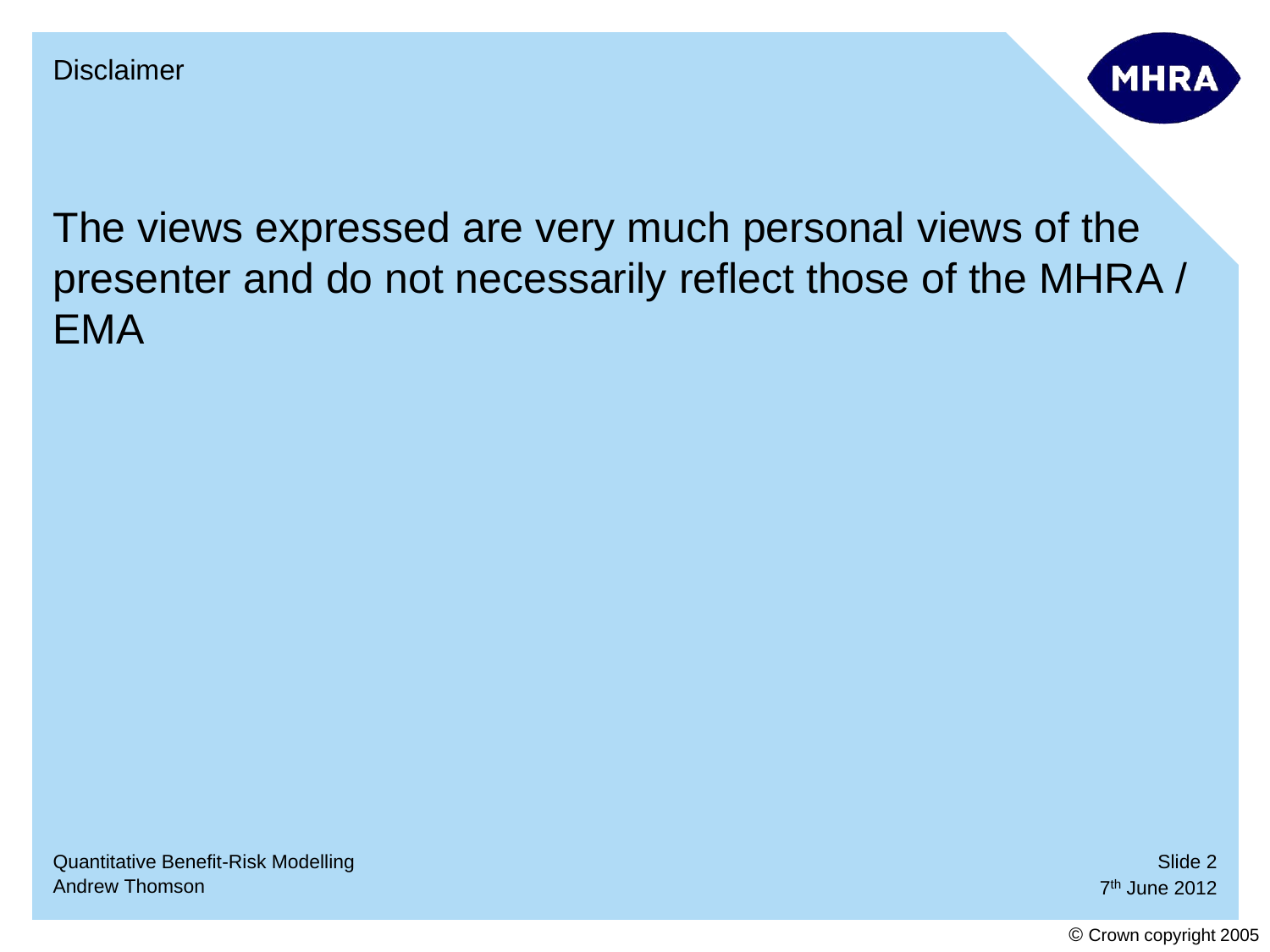

A little about me and why I think this is important

How statisticians could (and whether they should) get involved)

Implementing and evaluating benefit – risk models at the point of licensing

Interpreting models in light of new safety data

Slide 3 7<sup>th</sup> June 2012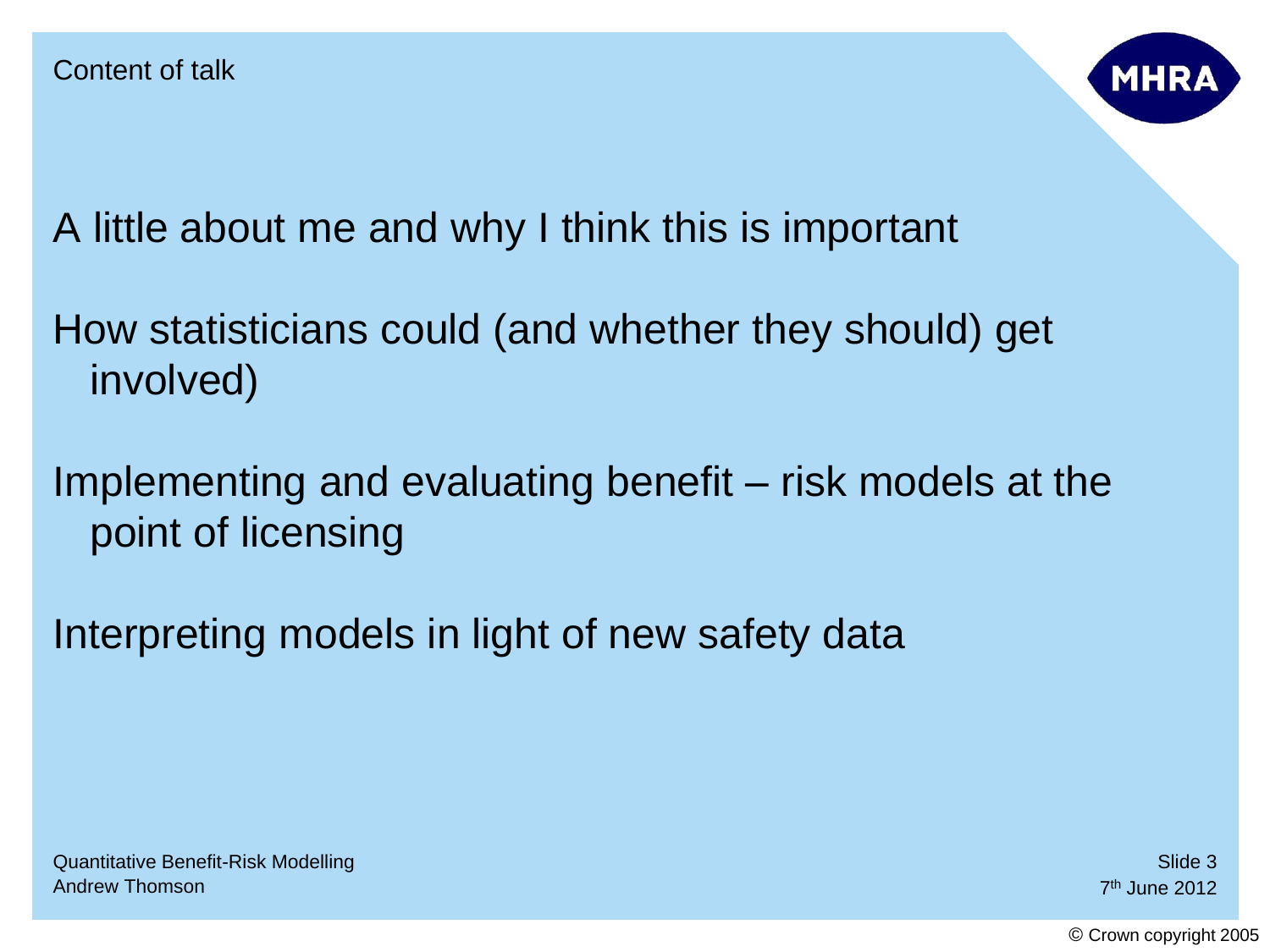

Statistical Assessor for 5 years at MHRA

Took part in pilot Decision Conference for a product

Now head the team of regulatory epidemiologists / statisticians in the post-licensing division

Slide 4 7<sup>th</sup> June 2012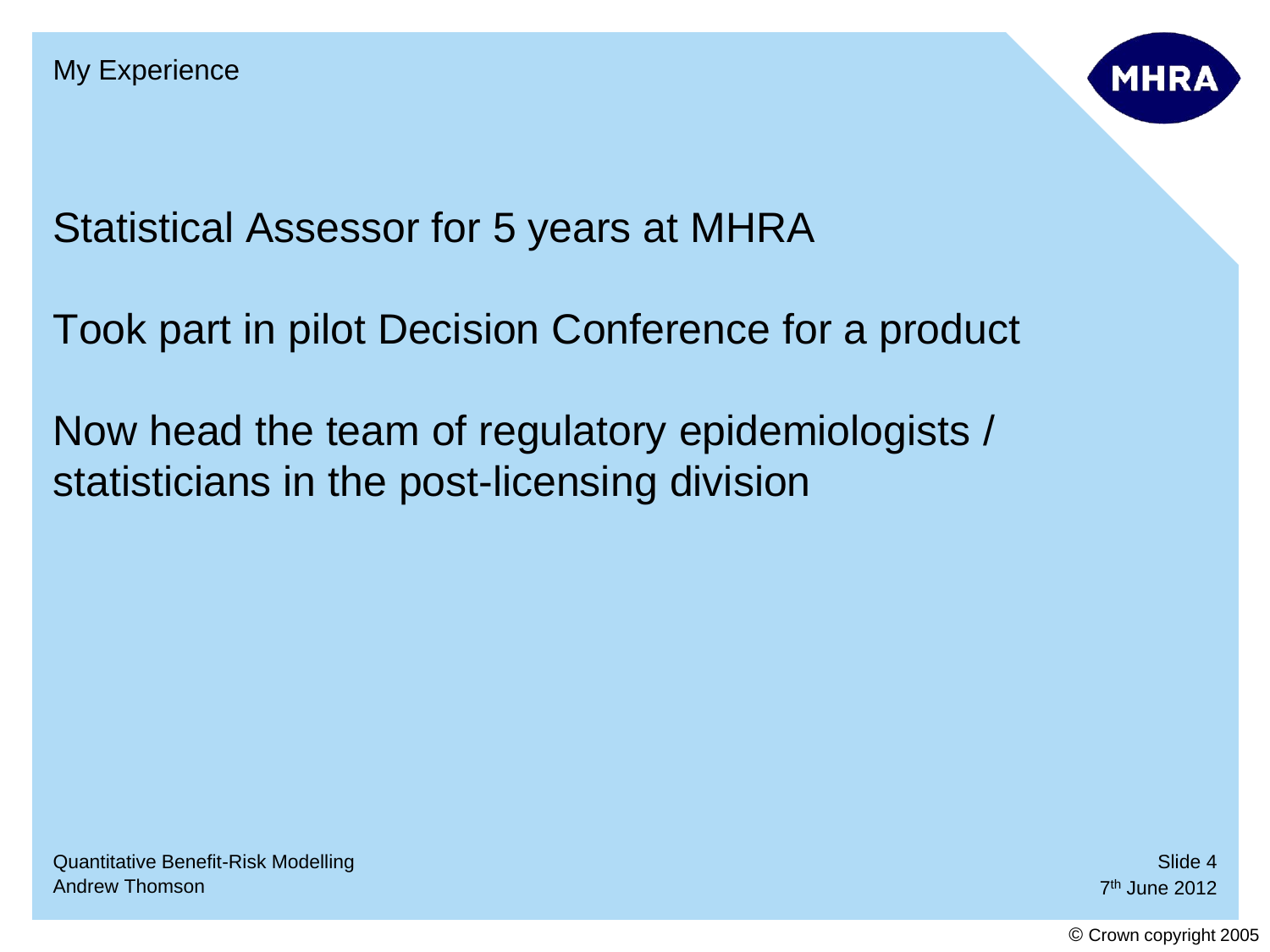

Andrew Thomson  $7^{\rm th}$  June 2012 Quantitative Benefit -Risk Modelling

Slide 5 7<sup>th</sup> June 2012

**MHRA**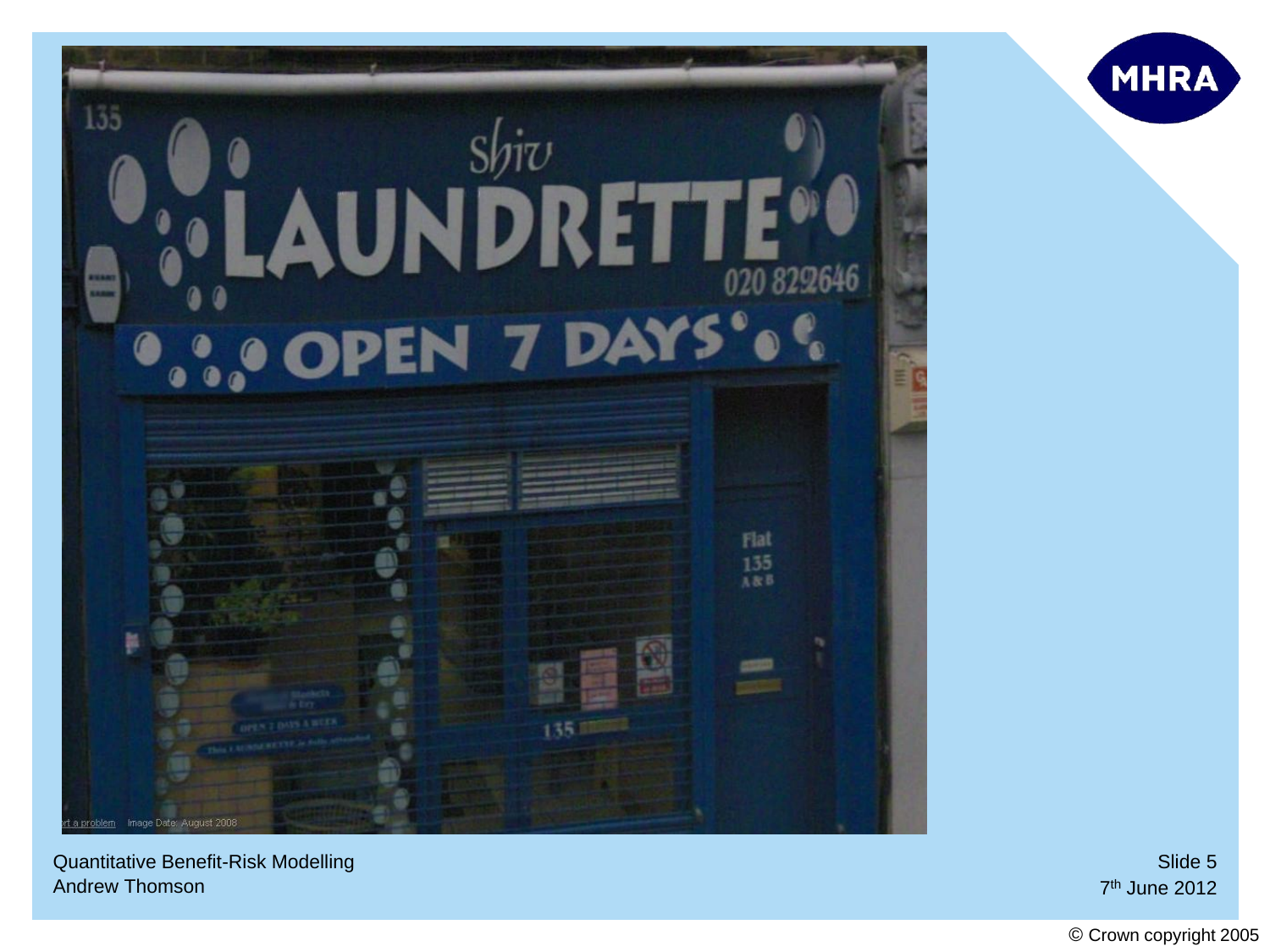

Benefit-Risk of medication is *the* #1 Topic of Conversation Example: Drugs given to patient after MI Side effects are clear and tolerated (just) No apparent benefit other than 'being not dead' So why is the benefit-risk balance positive? *These decisions really matter to ordinary people*

Slide 6 7<sup>th</sup> June 2012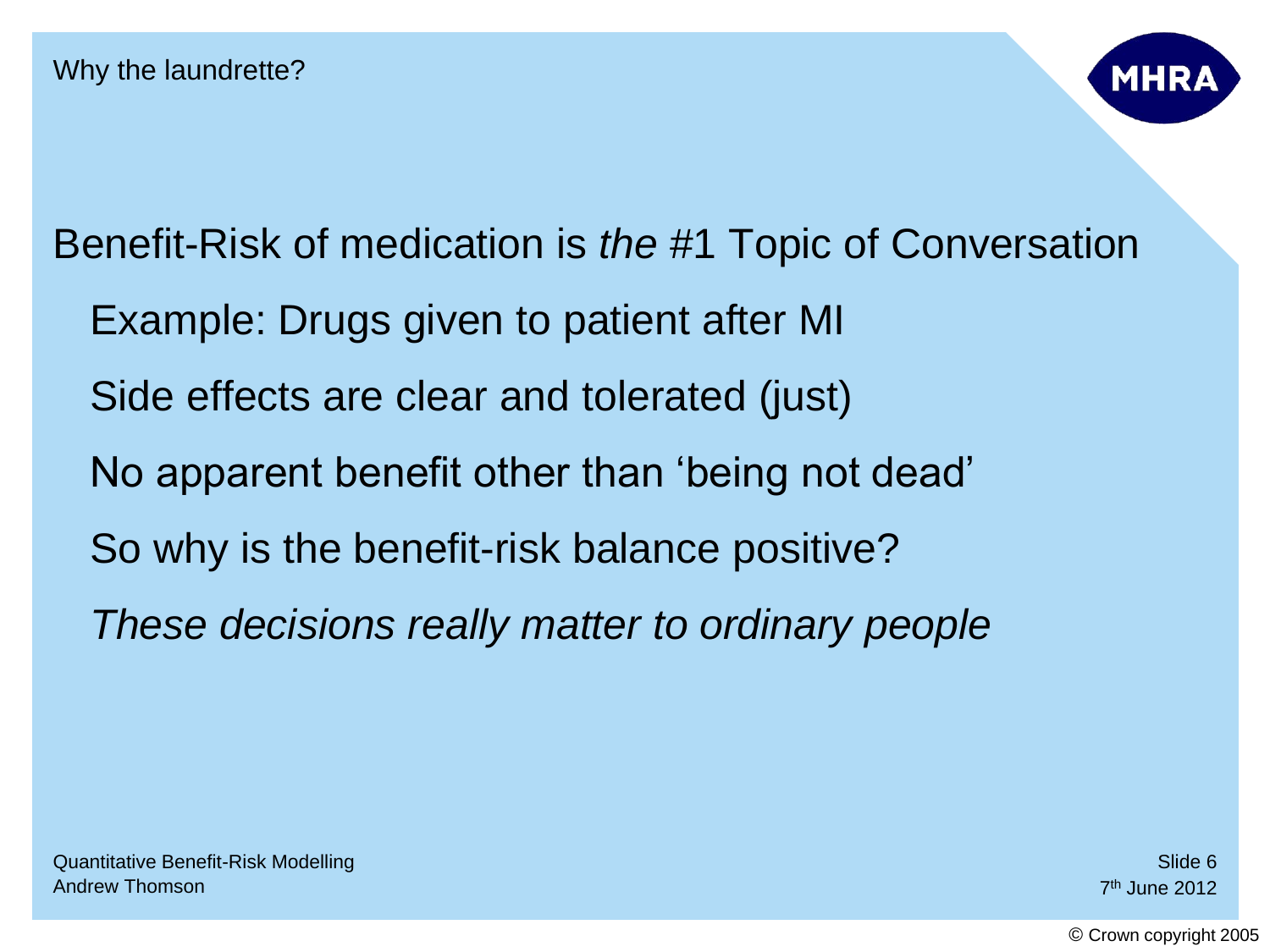

Risk-Benefit is key, and will remain key, to making regulatory decisions, and the balance can (and does) change over time

Big drive to 'use' quantitative models

How, why and when they might be useful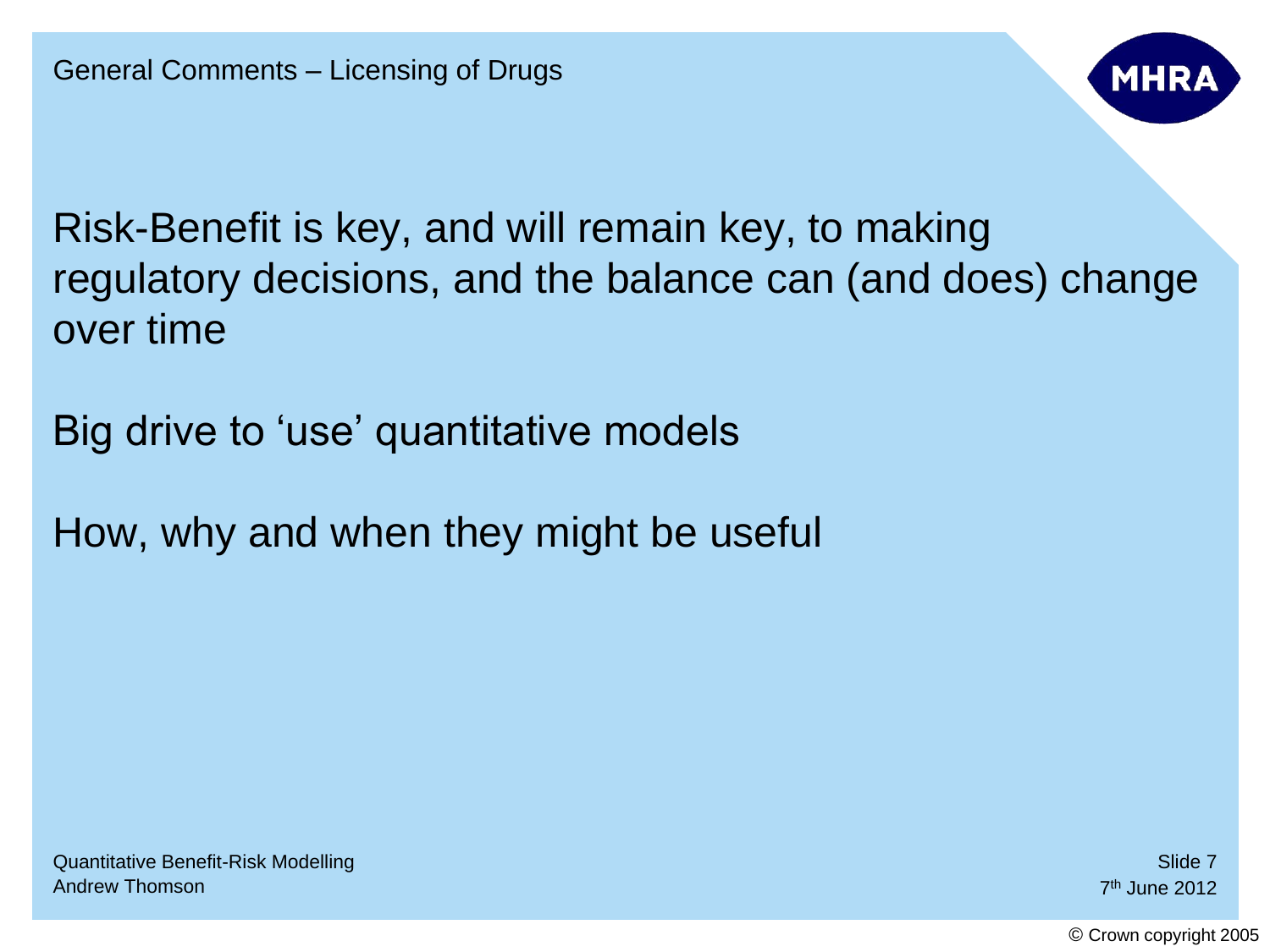

No specific favouring of one method over others – important that this is being evaluated by independent experts.

(Personal Specific strong dislike of NNT / NNH)

Formally, MCDA not statistically complex. What value does the *statistician* add?

Is the statistician the best person to get involved? (in general, not 'regulatory statistician')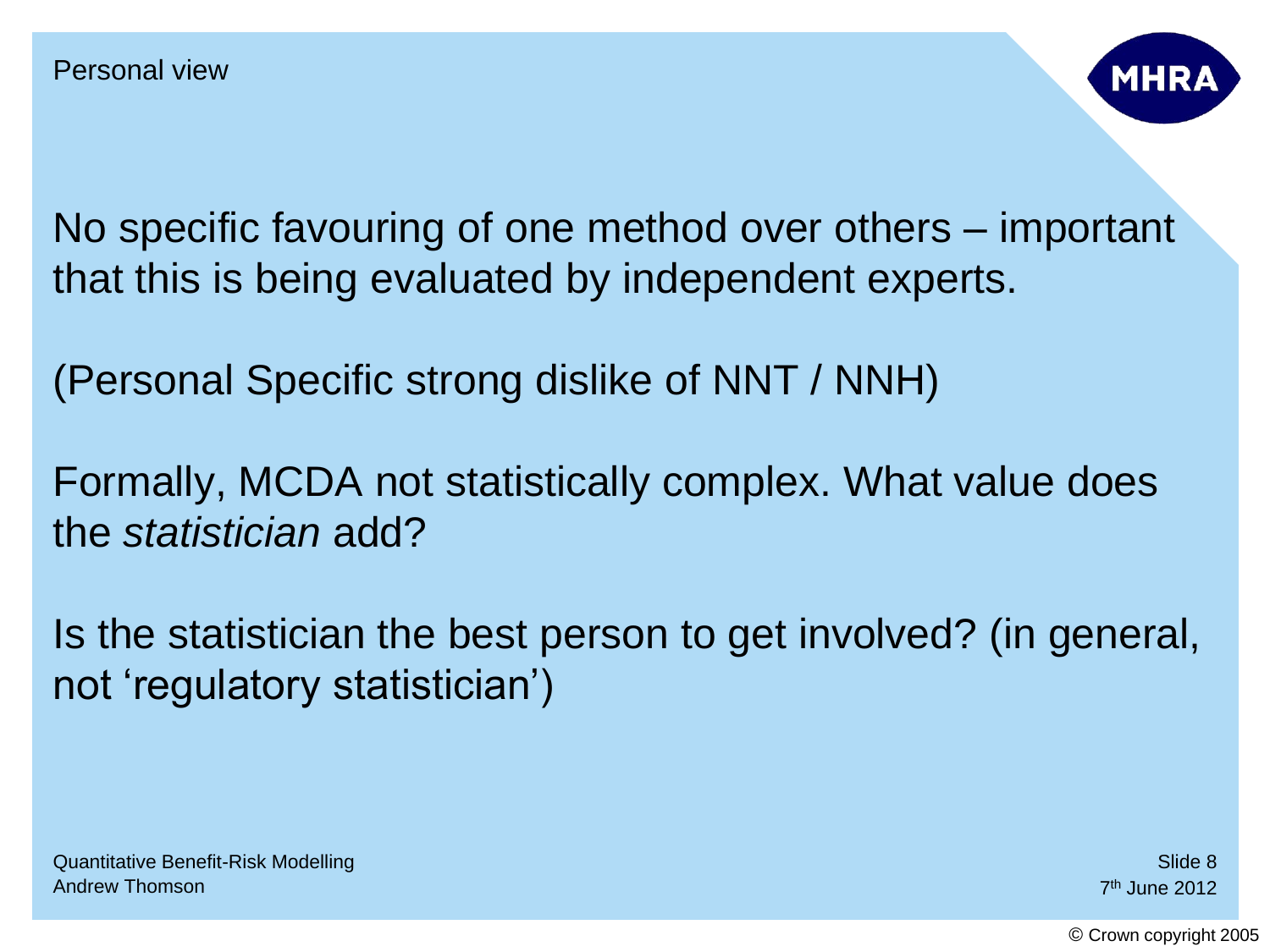

We have a good understanding of 'numbers'

Model may be complex to clinical / other colleagues

Lots of experience at explaining things which are 'simple' to us to those to whom it is more 'complex' -trusting relationship is essential for effective decision conference

From a personal perspective, we see products across all indications work with every medical assessor

Slide 9 7<sup>th</sup> June 2012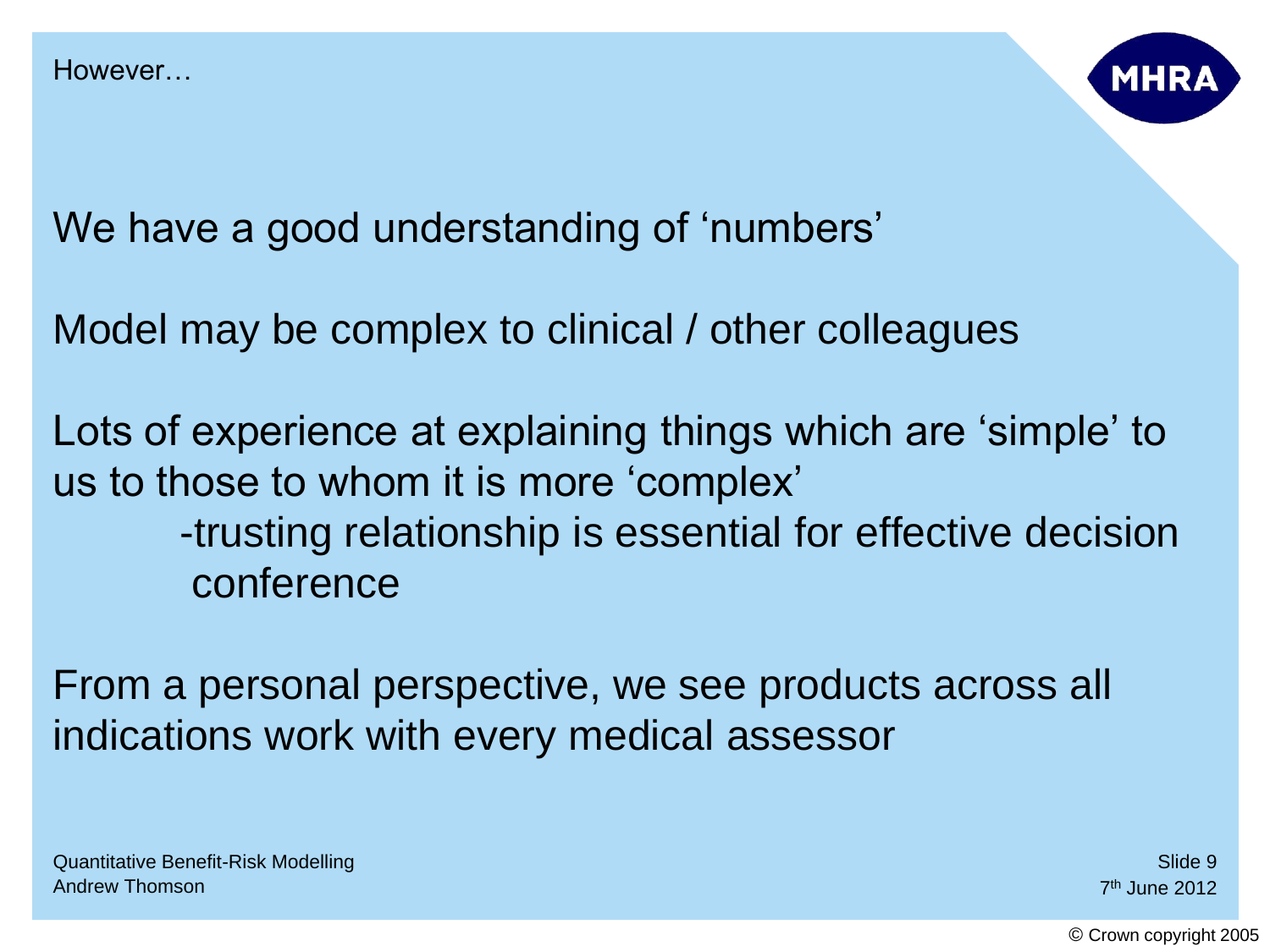

Understanding why you hold the views you do

Understanding where you sit on the benefit-risk spectrum (on the fence is not allowed!)

Linked to the above, how likely you might be to change your position

Understand what data at the point of licensing is, and potentially what data might make you change your mind

Slide 10 7<sup>th</sup> June 2012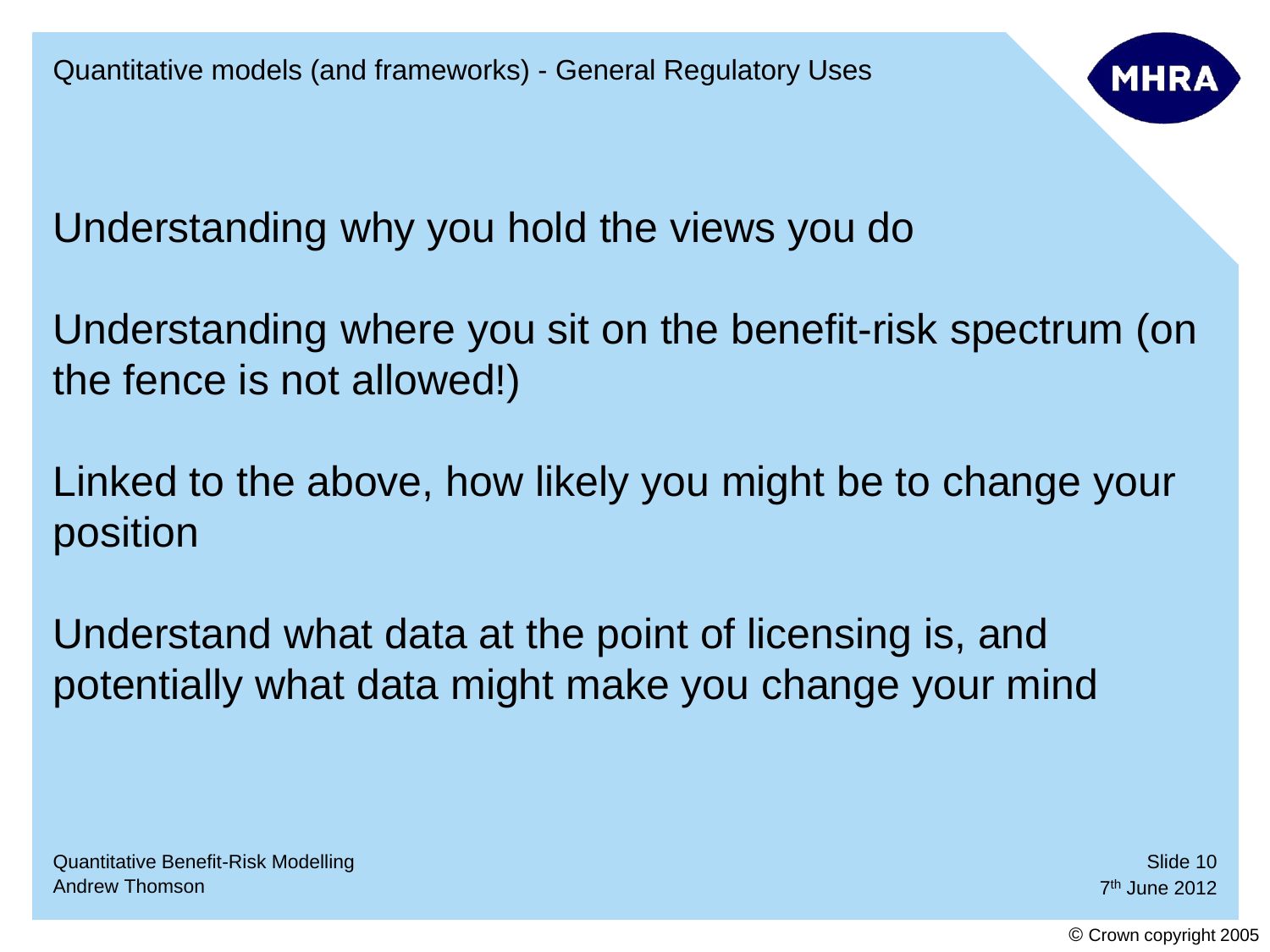

Facilitate internal (within Agency) communication

Facilitate between Agency communication – may be beneficial if many countries have differing views

Facilitate communication with Industry. Is it clearer than just saying 'the risks outweighed the benefits'? By how much?

Facilitate communication with the outside world – is this a pipe dream?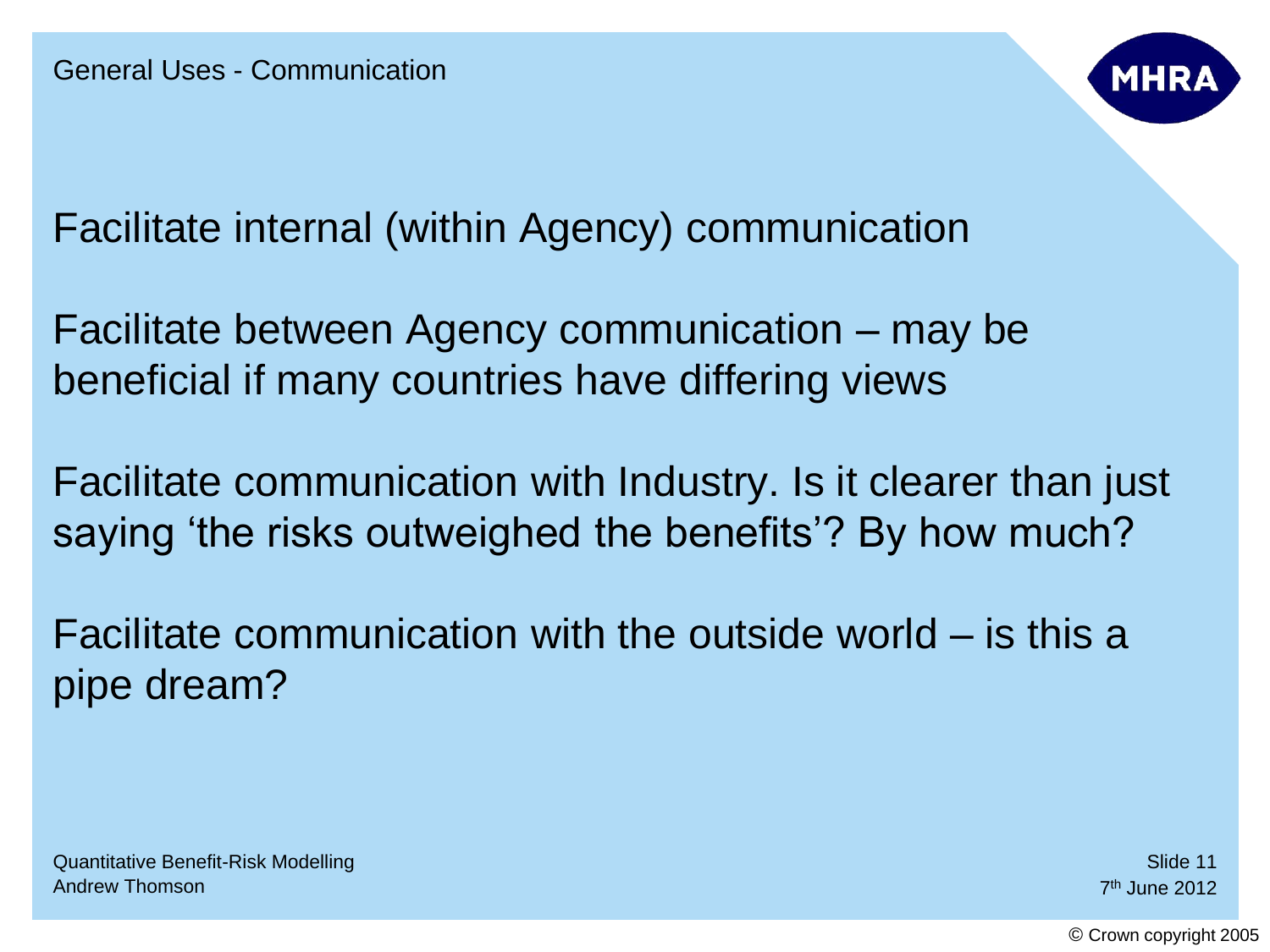

Anything without weights lacks scientific rigour – anything with weights is subjective

Pick weights to ensure you get the answer you want

Could we define these *a prioiri*?

Efficacy – yes. Safety? We don't know what we're going to see, that's one of the problems / purposes of clinical research

What do we do if we see a common but 'not serious' AE we were not expecting?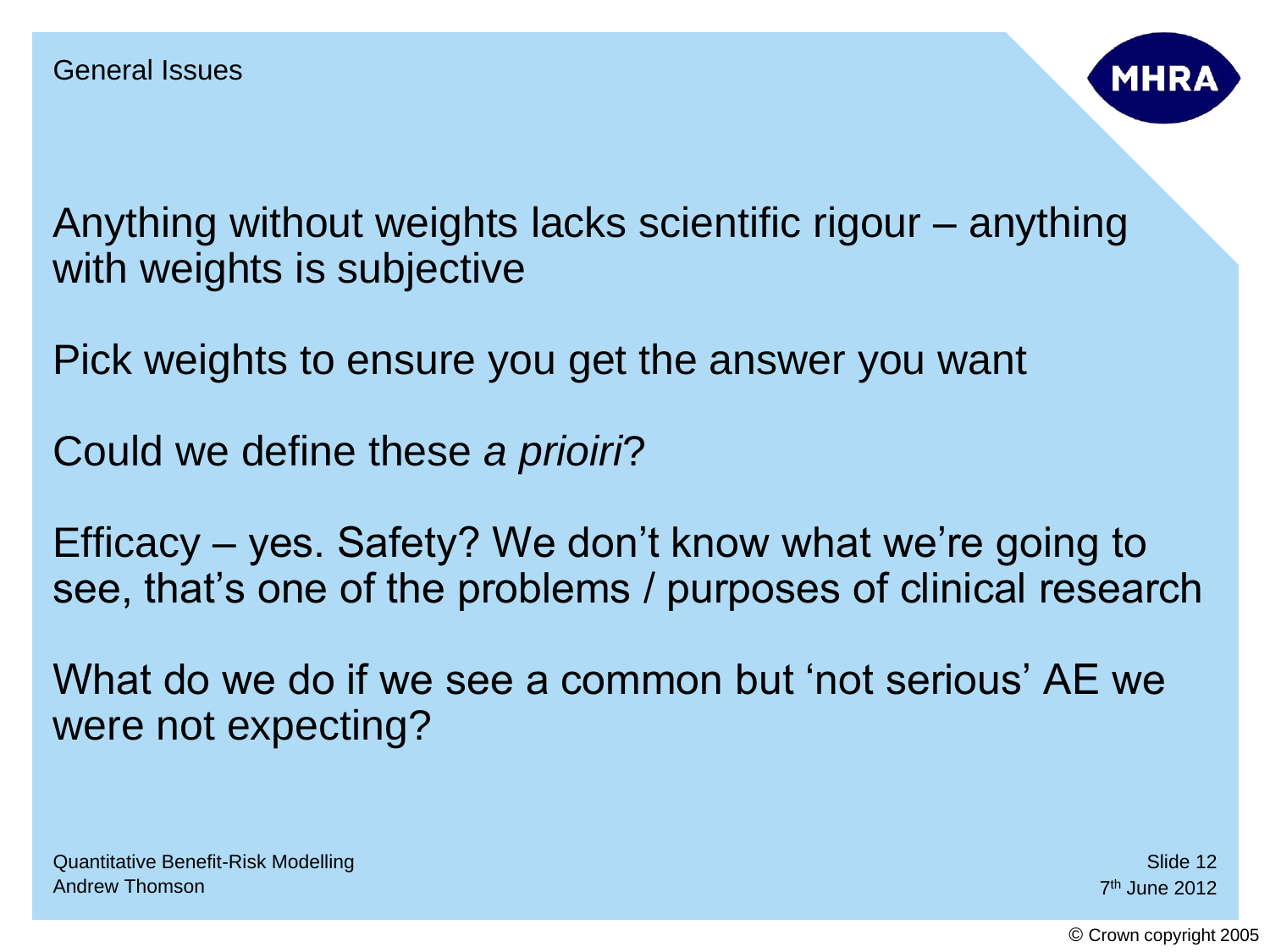

Who does it? (Whatever the model / framework used) Industry? Regulators?

When? At submission for industry? First Report for regulators? As part of a discussion at Day 150?

Have we *truly* progressed if an argument about whether the risks outweigh the benefits is replaced by whether a weight of 0.8 or 0.75 is appropriate?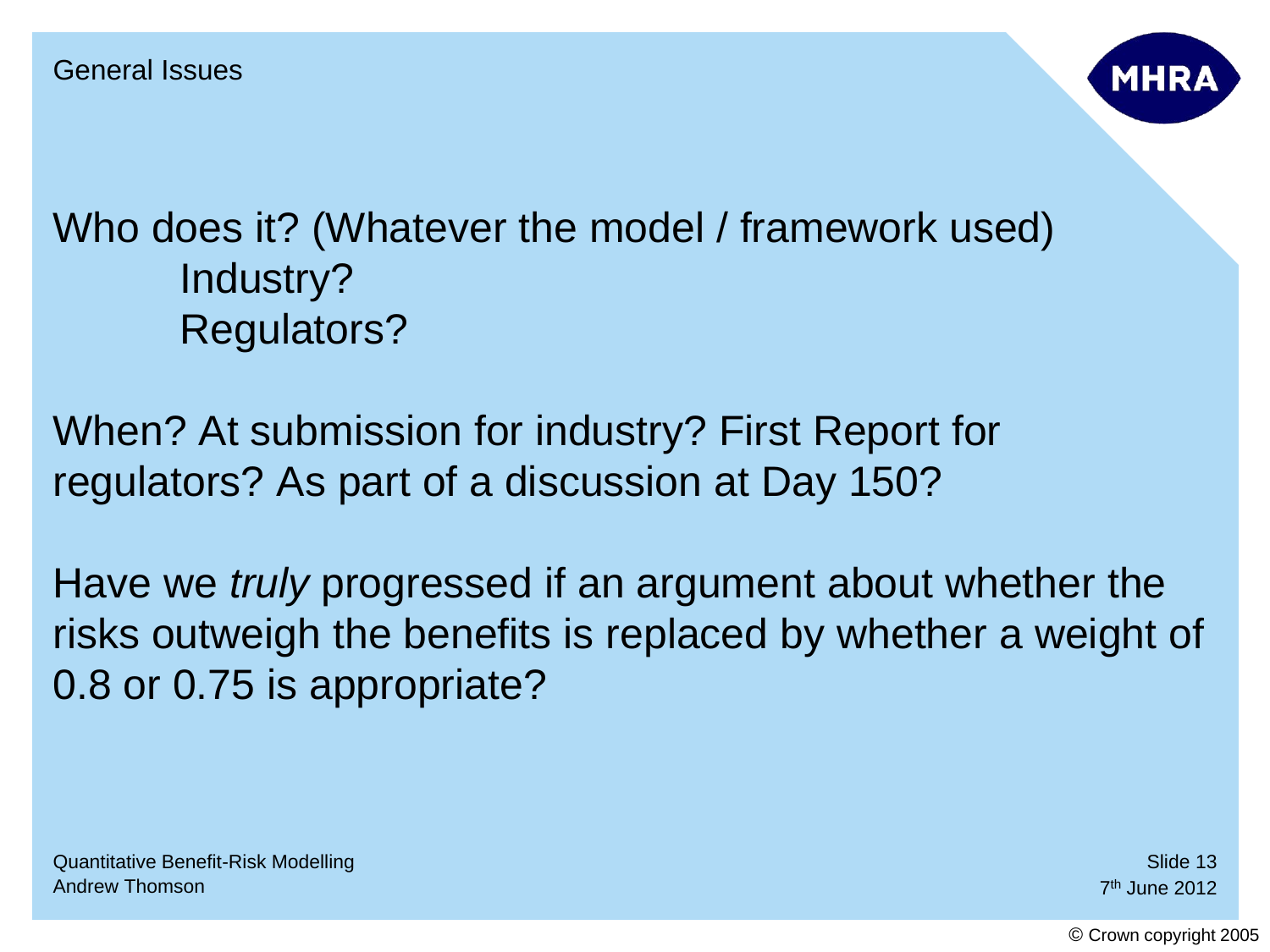

Allows the communication of why one is positive or negative *and* strength of that position

Include all relevant risks and benefits

Include (safety) data generated post licensing. Allows an ongoing risk : benefit decision to be made

Excellent 'what if' potential. What happens if we see rare but serious events post licensing – is our model robust?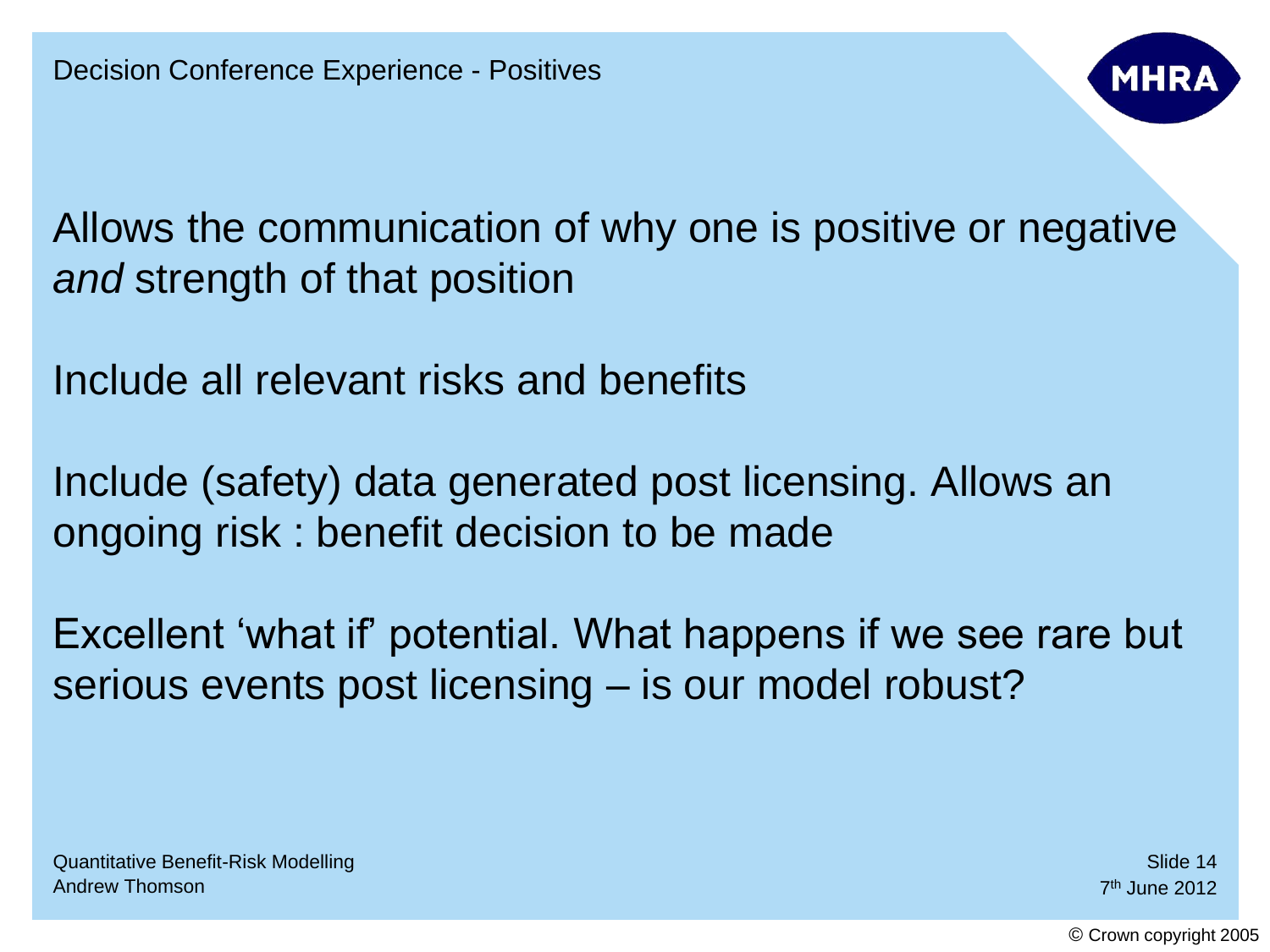

It 'seems' intuitive for medical assessors

Easy to pick up, although time taken to do so may vary.

Whether how to do it is forgotten between products is unclear!

Comparison between products is possible. Comparative efficacy key for marketing departments / HTAs but not always for regulation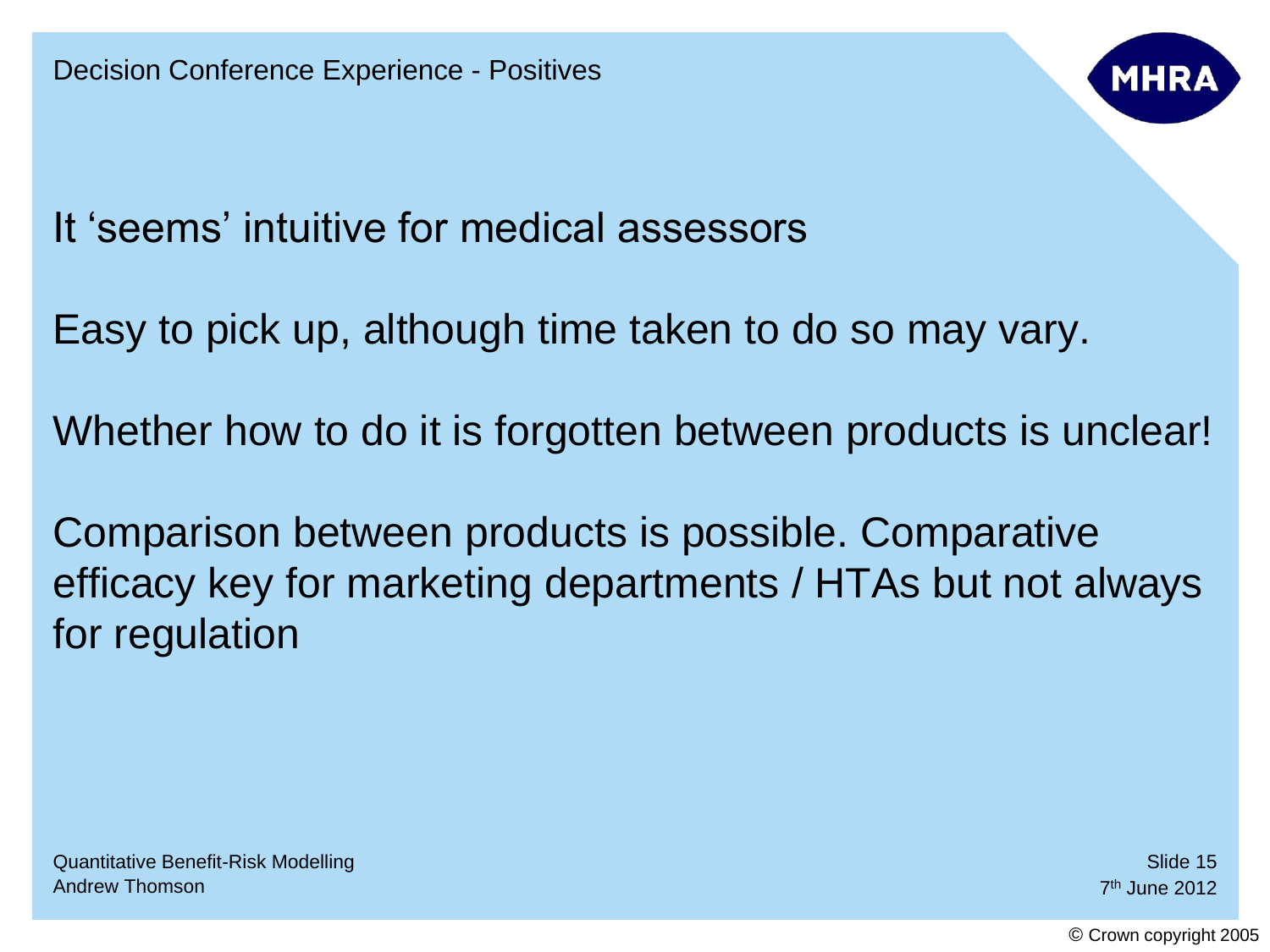

Requires communicatee to understand MCDA

Weights to fit the decision arbitrary (not unique to MCDA)

To do it properly may require facilitation and a lot of time – a precious regulatory commodity

When do you do it? If every country is clearly positive do we need this exercise at licensing – emerging signals?

Swing weight definition – key variable

Slide 16 7<sup>th</sup> June 2012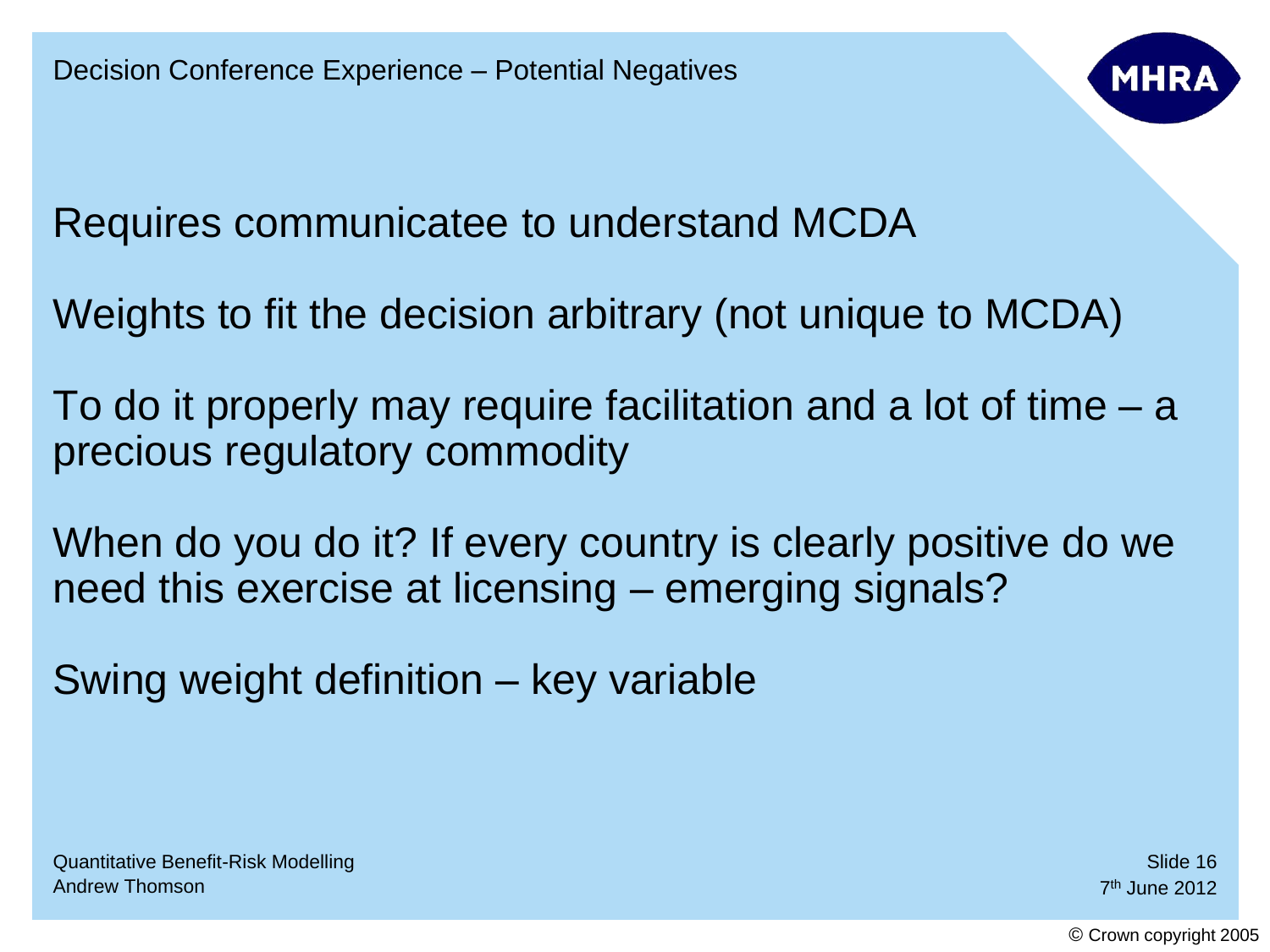

|                               | Abiraterone         | Placebo        |  |  |
|-------------------------------|---------------------|----------------|--|--|
| Patients randomised           | 797                 | 398            |  |  |
| Death                         | 333 (41.8%)         | 219 (55.0%)    |  |  |
| Censored                      | 464 (58.2%)         | 179 (45.0%)    |  |  |
| Overall Survival (days)       |                     |                |  |  |
| Median (95% CI)               | 450 (430, 470)      | 332 (310, 366) |  |  |
| Log-rank p-value (stratified) | < 0.0001            |                |  |  |
| Hazard ratio (95% CI)         | 0.646(0.543, 0.768) |                |  |  |

The overall efficacy results of the study are considered clearly positive. The primary endpoint is very relevant to the patient and the magnitude of the observed effect (HR=0.646 interim analysis; HR=0.740 updated analysis) is considered clinically significant. In addition, all the other efficacy endpoints show very consistent results

Slide 17 7<sup>th</sup> June 2012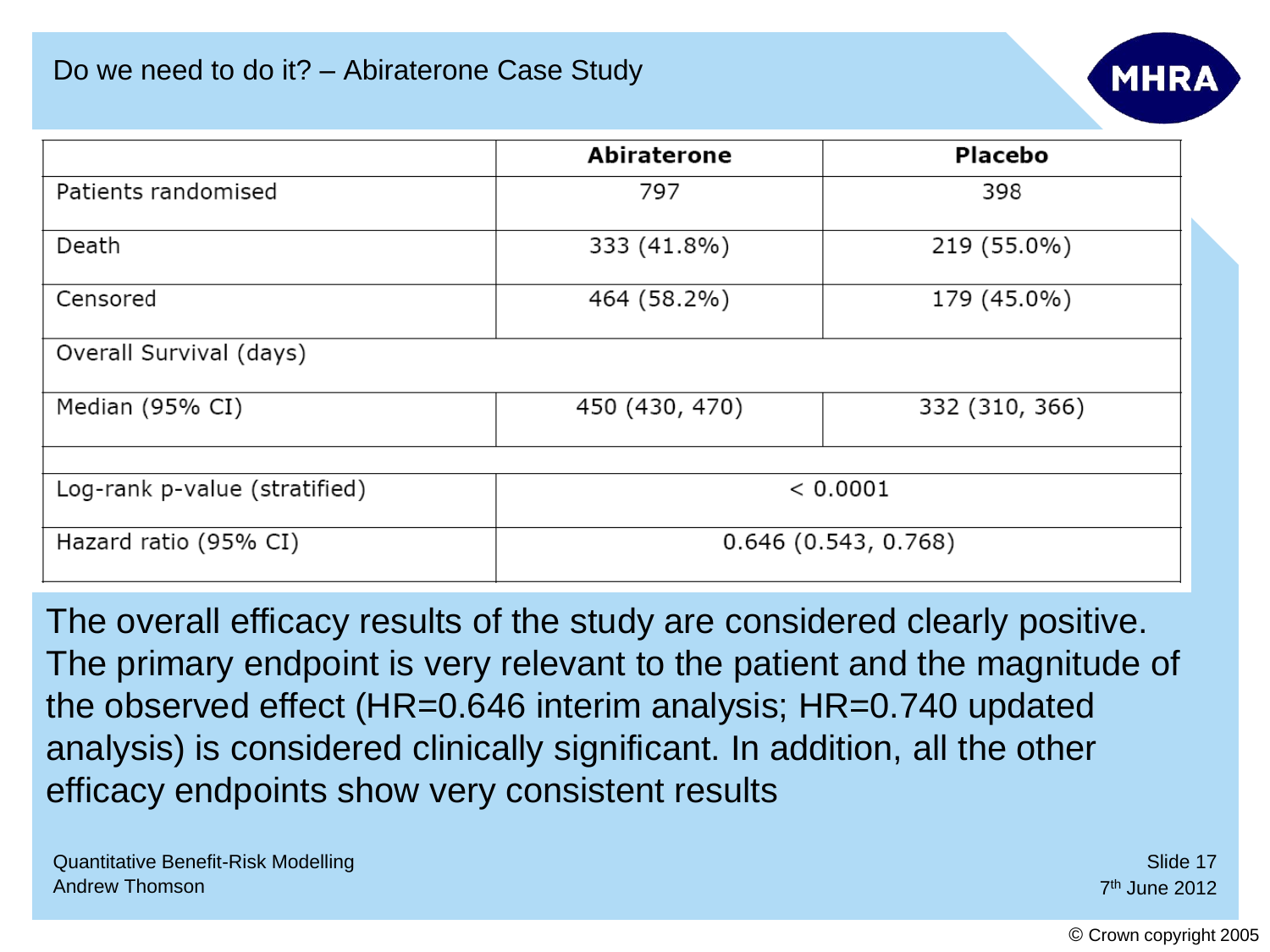## Abiraterone - Safety



|                                     | Placebo           | AA           |
|-------------------------------------|-------------------|--------------|
|                                     |                   |              |
|                                     | <b>COU-AA-301</b> | $COU-AA-301$ |
|                                     | $(N=394)$         | $(N=791)$    |
| <b>Treatment-Emergent Adverse</b>   | 390 (99.0%)       | 782 (98.9%)  |
| Events (TEAEs) <sup>a</sup>         |                   |              |
| Drug-related <sup>b</sup>           | 303 (76.9%)       | 604 (76.4%)  |
|                                     |                   |              |
| Grade 3-4 TEAEs                     | 230 (58.4%)       | 431 (54.5%)  |
| Drug-related <sup>b</sup>           | $74(18.8\%)$      | 161 (20.4%)  |
|                                     |                   |              |
| Serious TEAEs <sup>a</sup>          | 163(41.4%)        | 297 (37.5%)  |
| Drug-related <sup>b</sup>           | $39(9.9\%)$       | 70 (8.8%)    |
| Grade 3-4                           | 139 (35.3%)       | 254 (32.1%)  |
| Drug-related Grade 3-4 <sup>b</sup> | 31(7.9%)          | 60(7.6%)     |
| <b>TEAEs Leading to Abiraterone</b> | 88 (22.3%)        | 148 (18.7%)  |
| Acetate/Placebo                     |                   |              |
| <b>Discontinuation</b>              |                   |              |
| Drug-related <sup>b</sup>           | $23(5.8\%)$       | $38(4.8\%)$  |
|                                     |                   |              |
| TEAEs Leading to Death              | 58 (14.7%)        | 92(11.6%)    |
| Drug-related <sup>o</sup>           | 10(2.5%)          | $4(0.5\%)$   |
|                                     |                   |              |

The safety profile of abiraterone acetate is considered acceptable and generally manageable with basic medical interventions. Toxicities were generally mild, and resulted in infrequent dose reductions, dose interruptions, or discontinuations.

> Slide 18 7<sup>th</sup> June 2012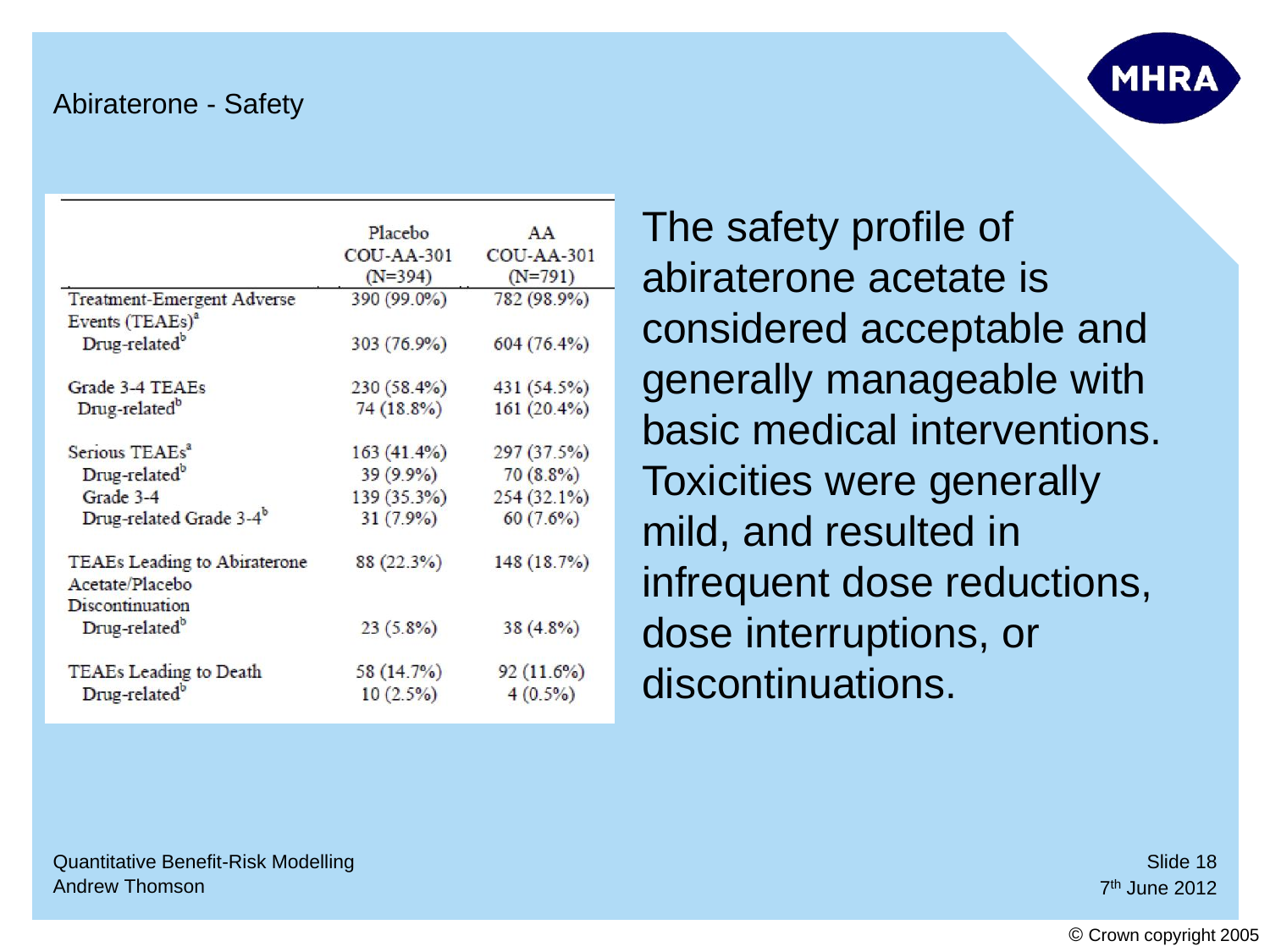

Allows a conversation

May not always be necessary

Difficult to see how one can make it optional without overcoming pre-specification issues

Model might be useful to consider emerging safety

Slide 19 7<sup>th</sup> June 2012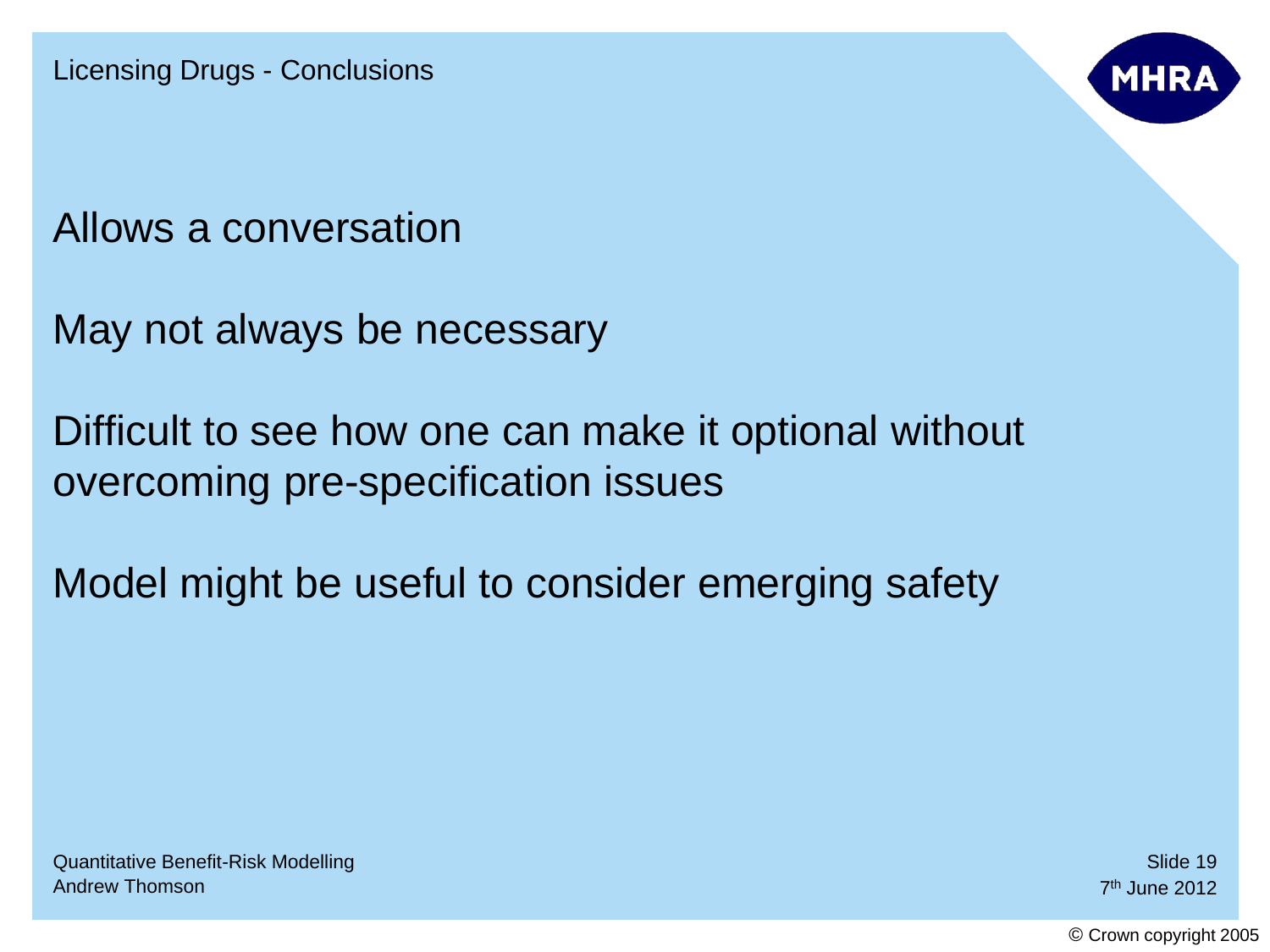

Uncertainty about risks often still quite great

Rare Events

Post-Authorisation Commitments

Spontaneous Reports

Well known that the effectiveness in the market is not the same as efficacy in trials. What about Safety?

Andrew Thomson  $7^{\rm th}$  June 2012 Quantitative Benefit-Risk Modelling

Slide 20 7<sup>th</sup> June 2012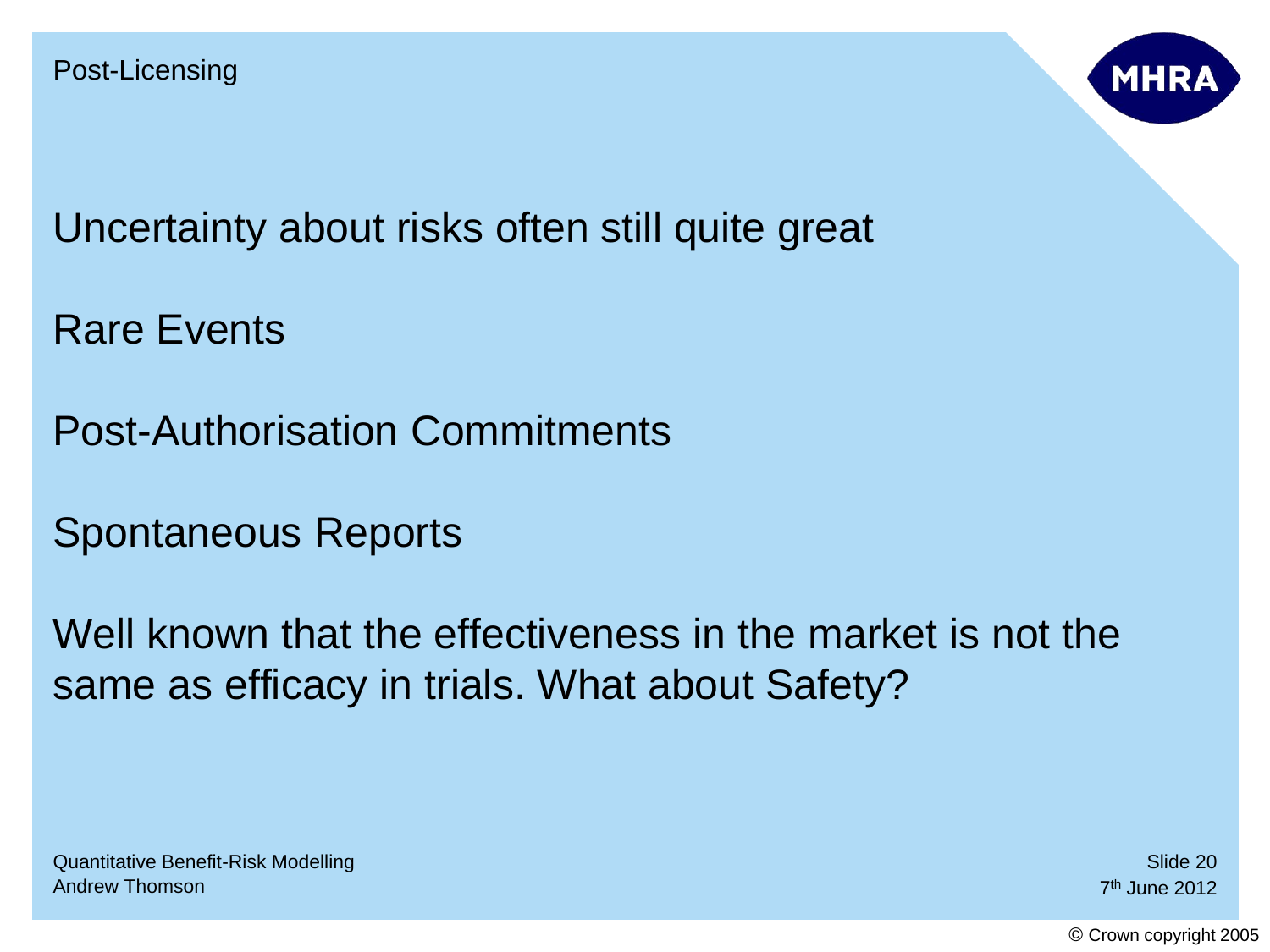

Integrating Efficacy and Effectiveness data

When measuring the same endpoint When measuring different endpoints (e.g. long term efficacy)

Longer term data may not be available for all treatments, and may not be controlled

Slide 21 7<sup>th</sup> June 2012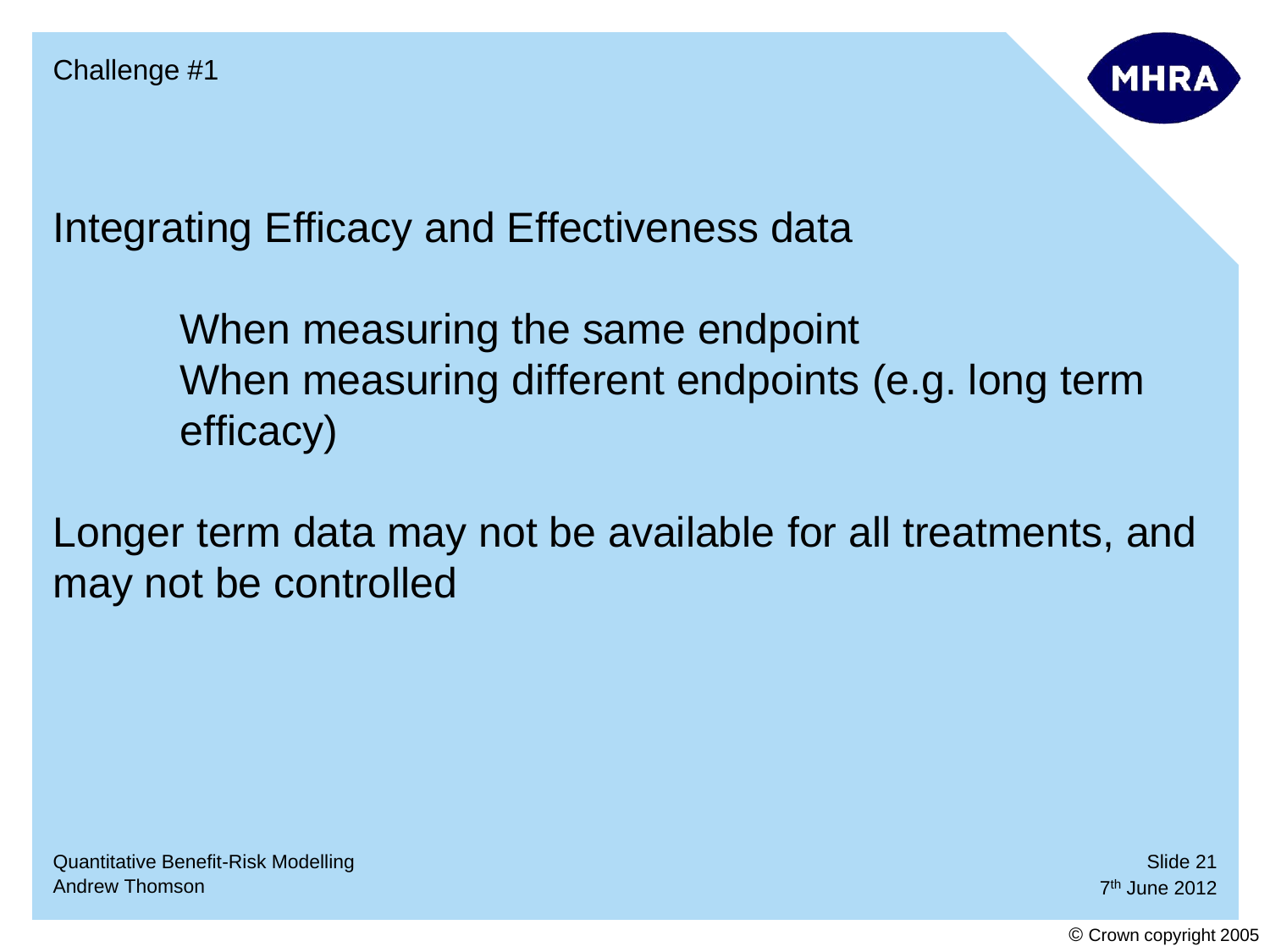

Incorporating new emergent signals

MCDA should do this easily

Defining the weight is always *post hoc*. Is this acceptable?

Slide 22 7<sup>th</sup> June 2012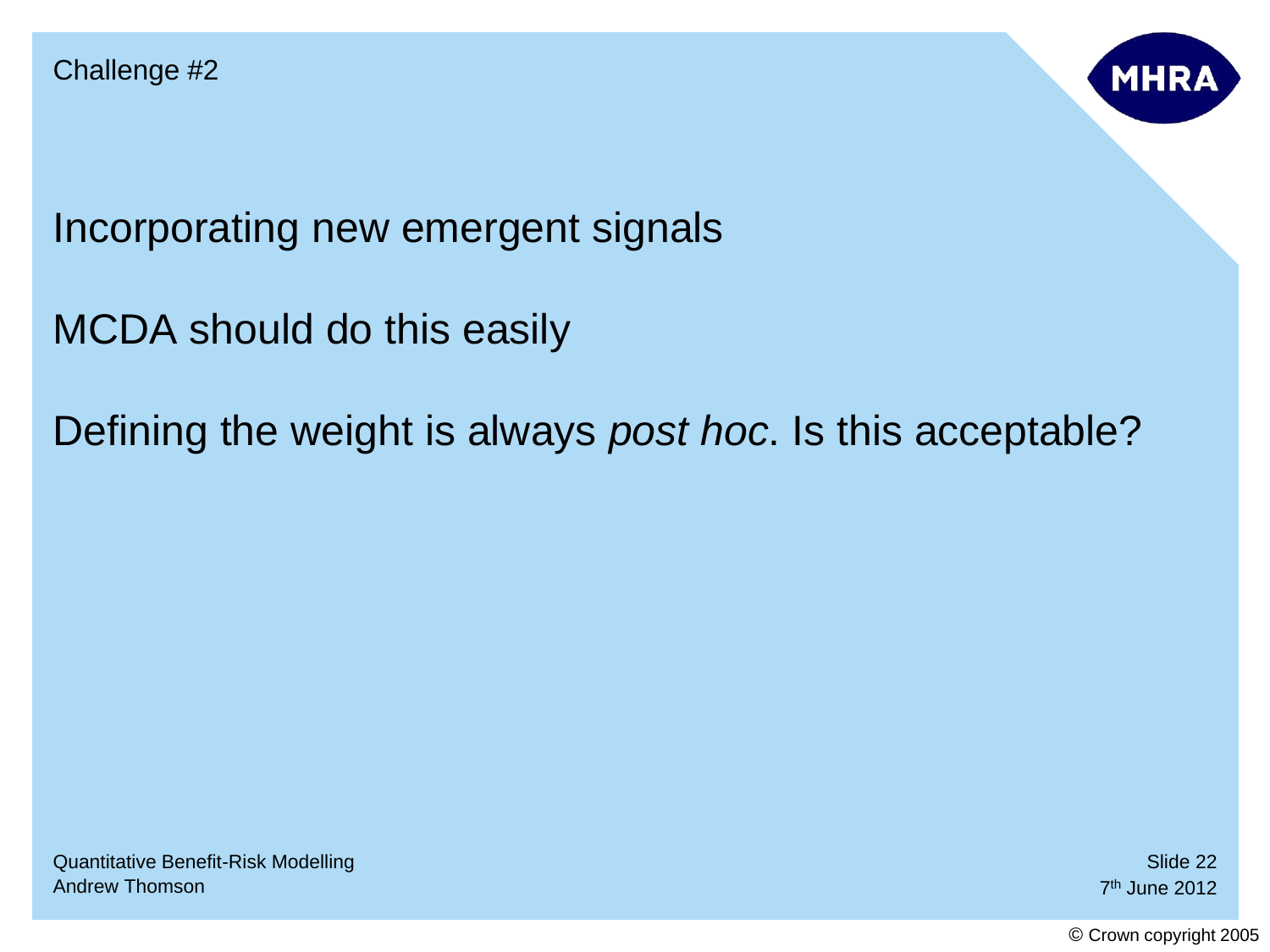

Incorporating updated safety information, e.g. long term safety

What weights to use?

How do we account for data *quality*?

Personal opinion: Not sufficient to just put wider uncertainty bounds around the data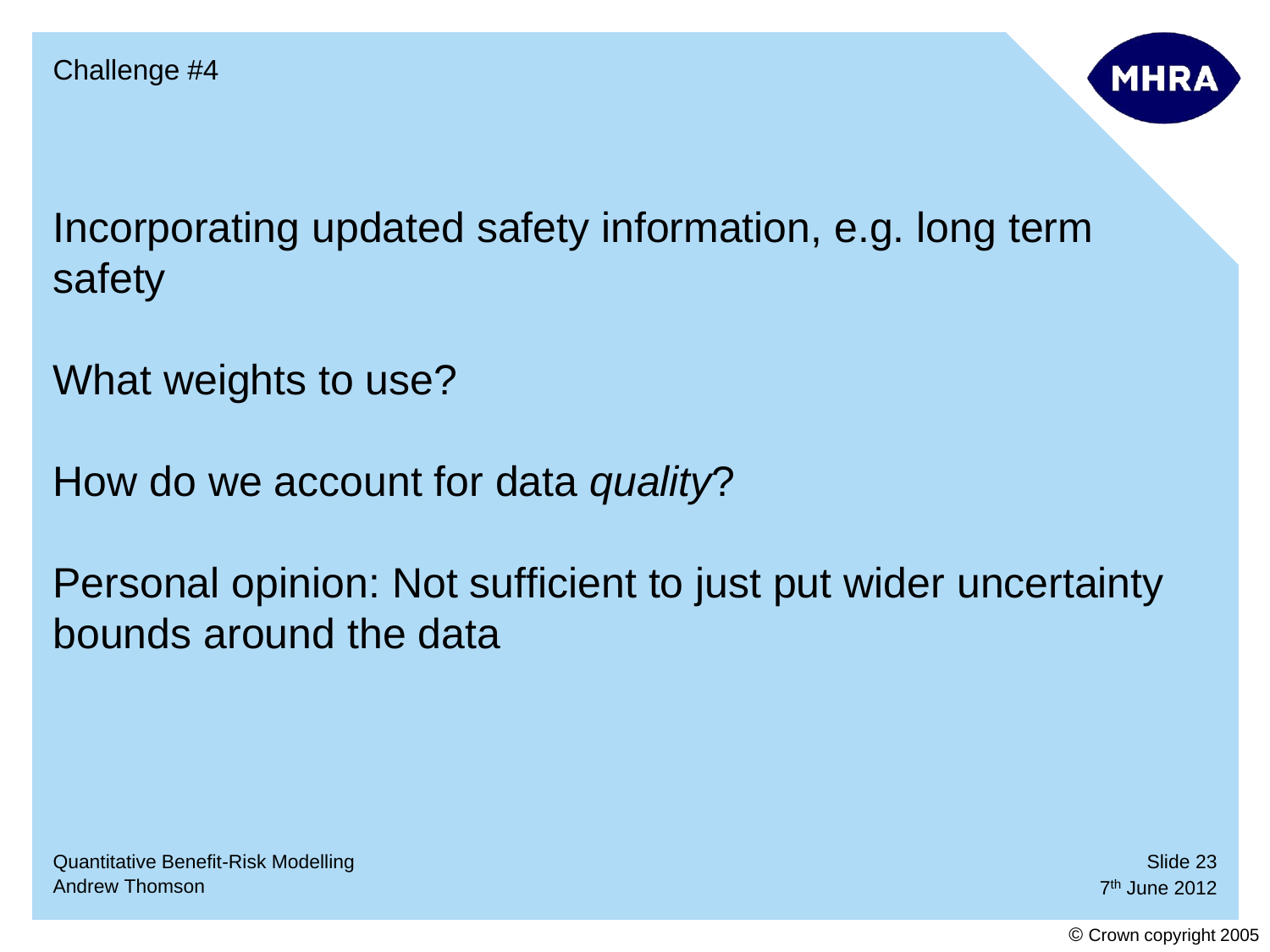

Weight for 'cardiac events' was 0.6 at time of license

New data from observational data suggests slightly higher risk than before.

Create 2 outcomes with weights that total 0.6, so say weigh the trial data as 0.5, observational data as 0.1

Sensitivity analyses on these combined weights to see effect on decision

What about the lack of placebo / active control?

Slide 24 7<sup>th</sup> June 2012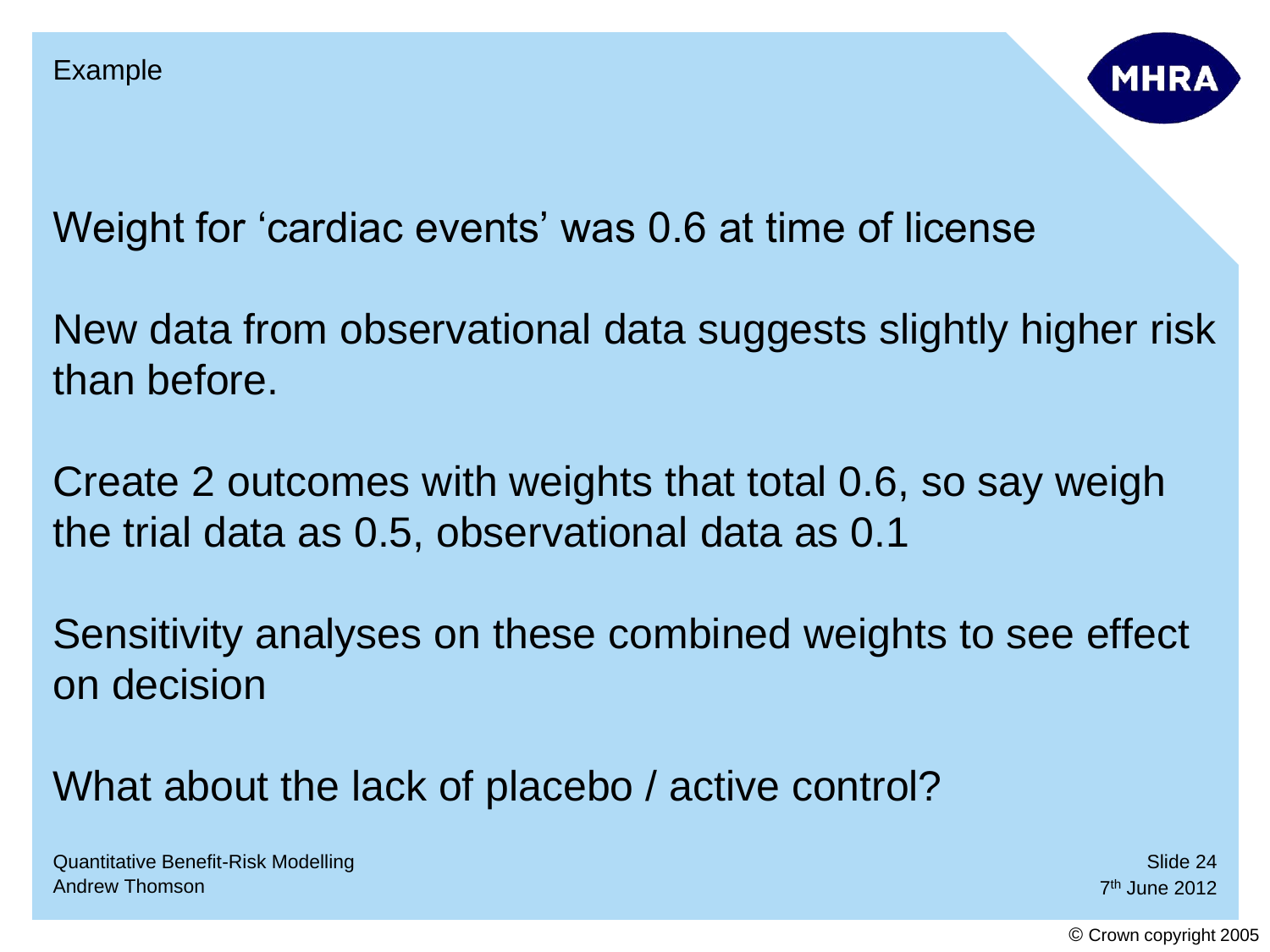

Case Control Studies produce relative risks

Regulatory Decision making is often (usually?) about absolute risks

Underlying rate of outcome may be: unknown uncertain variable depending on baseline characteristics

How do we reliably turn that in to risk difference measures with appropriate uncertainty?

Andrew Thomson  $7^{\rm th}$  June 2012 Quantitative Benefit-Risk Modelling

Slide 25 7<sup>th</sup> June 2012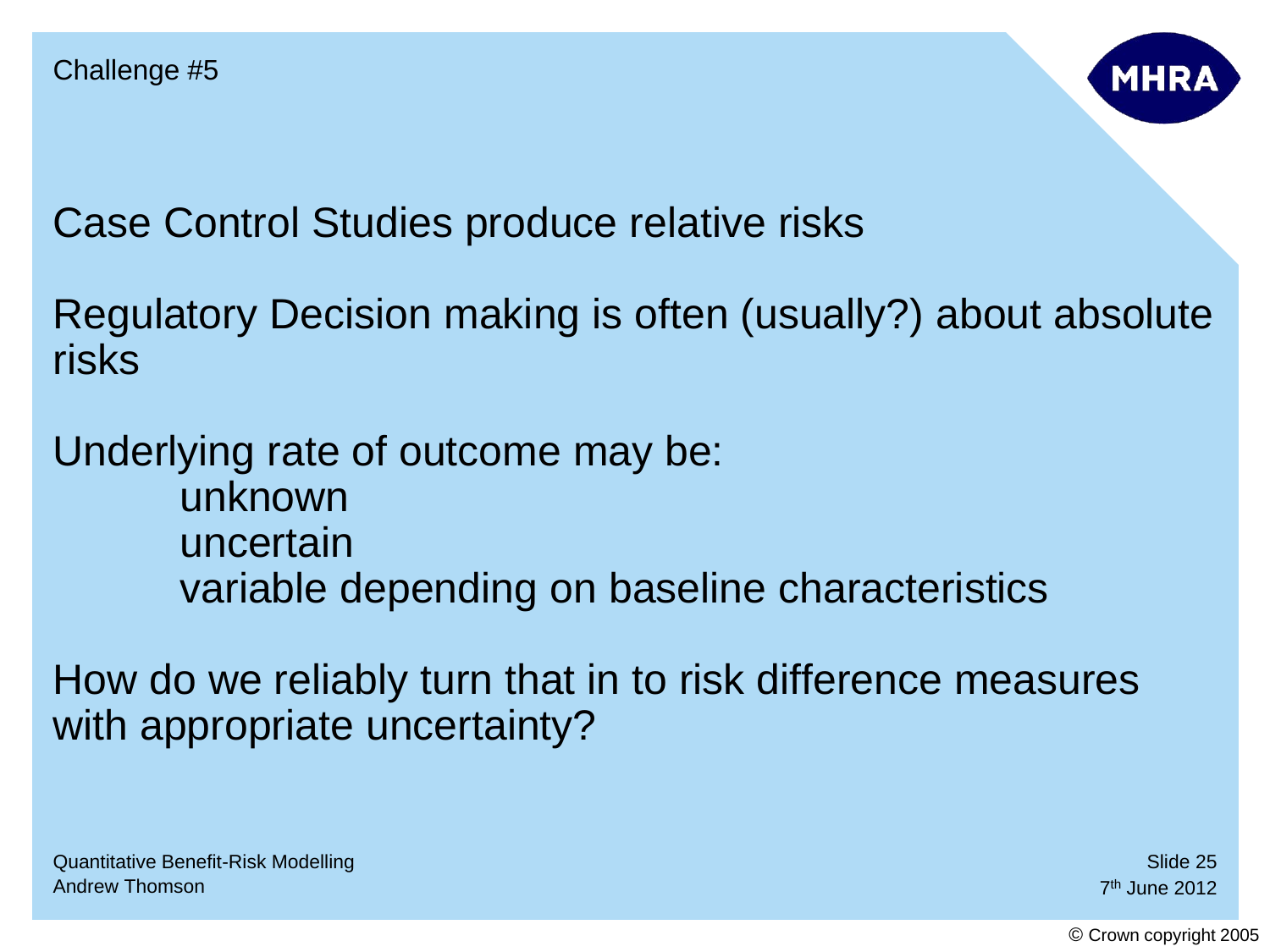

More nuanced regulatory decisions

At Licensing, SmPC is agreed. Licensing is binary decision

Pot-Licensing Regulatory action may not be. i.e. adding in a warning to ensure 'appropriate use'

Aim is to minimise adverse event profile

What values do we use in our model?

Slide 26 7<sup>th</sup> June 2012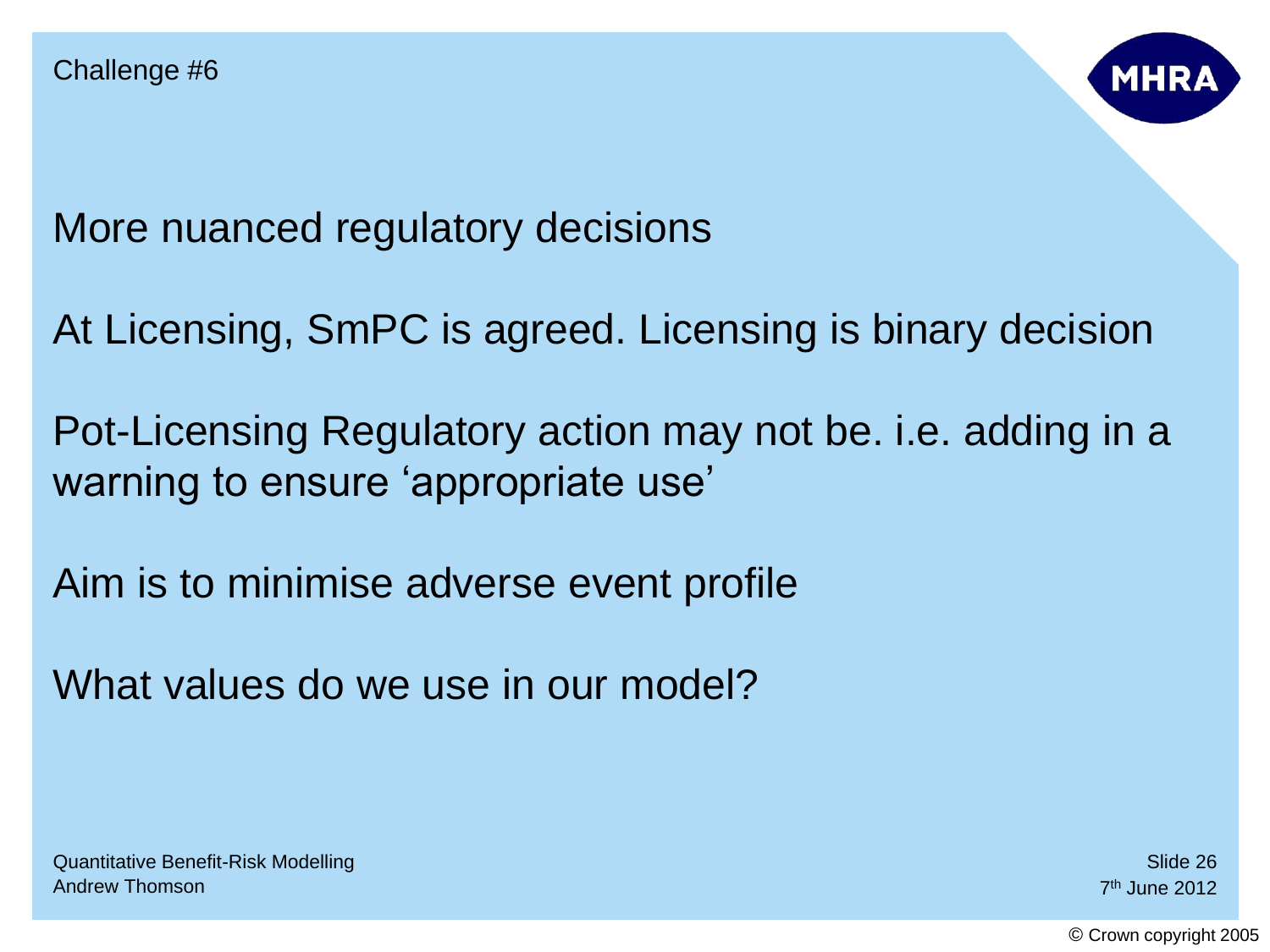

Benefit-Risk decision making is changing

It can and does help – although can be resource intensive

Targeted Assessment – Targeted Inspections – Targeted Risk : Benefit analyses? At the cost of pre-specification?

Unclear whether statisticians are the best people to *facilitate* it, but we may end up doing it nevertheless

Lots more work needs to be done, especially post-licensing (and is being done!)

Slide 27 7<sup>th</sup> June 2012